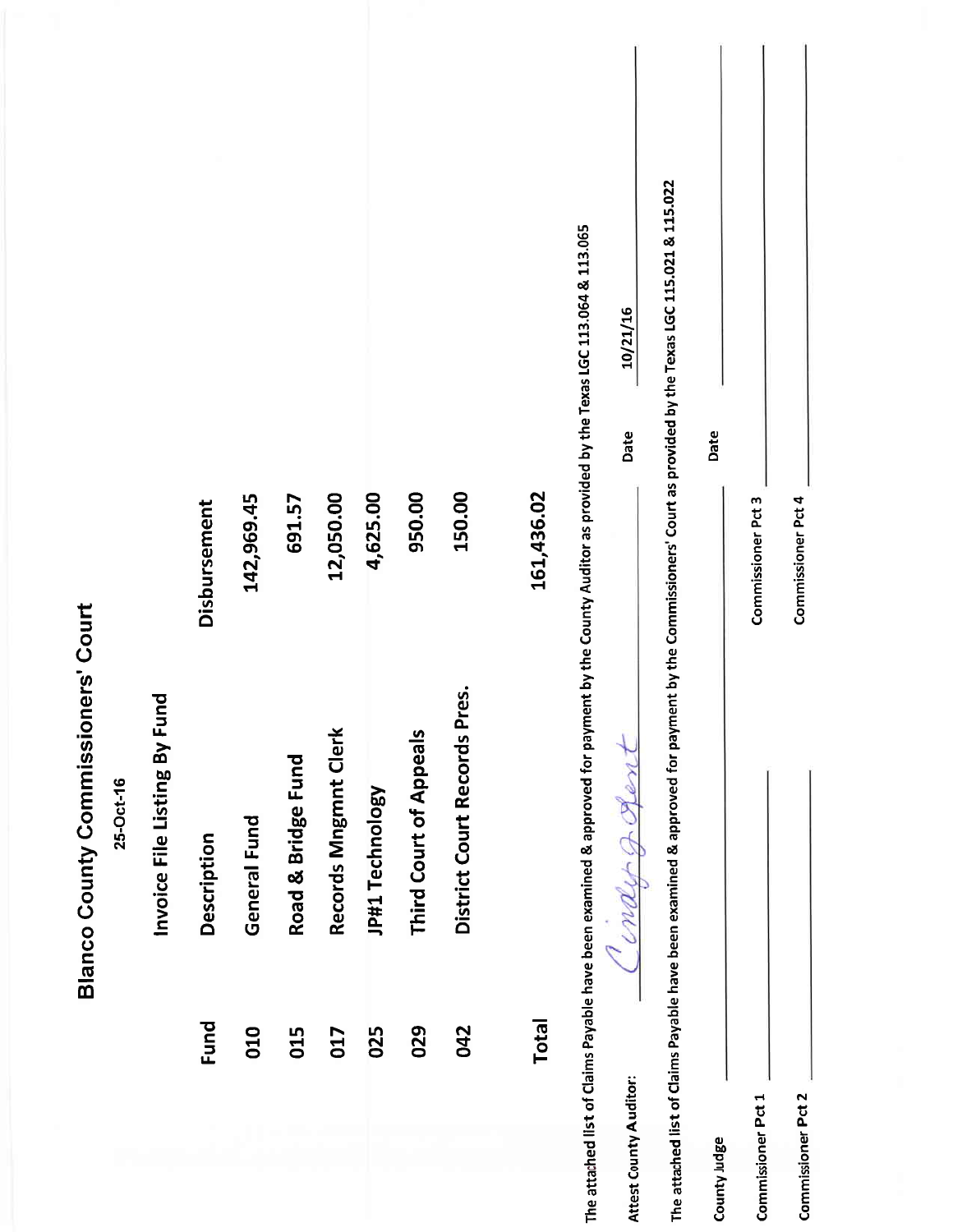| 10/21/2016--UNPAID INVOICE REVIEW LISTING -- 10-000-000 GENERAL FUND<br>TIME:07:56 AM                                                                                                                                                                                                                                                                      |                                                                                        |                                                                                                                                                                                                                                         | CYCLE: ALL | PAGE<br>$\overline{\phantom{1}}$<br>PREPARER:0004                                                   |
|------------------------------------------------------------------------------------------------------------------------------------------------------------------------------------------------------------------------------------------------------------------------------------------------------------------------------------------------------------|----------------------------------------------------------------------------------------|-----------------------------------------------------------------------------------------------------------------------------------------------------------------------------------------------------------------------------------------|------------|-----------------------------------------------------------------------------------------------------|
| <b>NAME-OF-VENDOR</b><br>DEPARTMENT                                                                                                                                                                                                                                                                                                                        | INVOICE-NO                                                                             | DESCRIPTION-OF-INVOICE                                                                                                                                                                                                                  |            | <b>AMOUNT</b>                                                                                       |
| A T & T MOBILITY<br><b>COUNTY SHERIFF</b><br><b>VENDOR TOTAL</b>                                                                                                                                                                                                                                                                                           | 59795                                                                                  | ACCT #287272104256 LEC                                                                                                                                                                                                                  |            | 85.16<br>85.16                                                                                      |
| ALAN GARRETT<br>DISTRICT JUDGE<br><b>VENDOR TOTAL</b>                                                                                                                                                                                                                                                                                                      | 59796                                                                                  | JUVENILE BOARD COMP                                                                                                                                                                                                                     |            | 100.00<br>100.00                                                                                    |
| BLANCO NATIONAL BANK<br>TAX ASSESSOR/COLLECTOR<br><b>VENDOR TOTAL</b>                                                                                                                                                                                                                                                                                      | 59803                                                                                  | DEPOSIT SLIPS                                                                                                                                                                                                                           |            | 83.71<br>83.71                                                                                      |
| BLANCO REGIONAL CLINIC P.A.<br>INDIGENT HEALTH CARE<br>INDIGENT HEALTH CARE<br><b>VENDOR TOTAL</b>                                                                                                                                                                                                                                                         | 59799<br>59800                                                                         | PATIENT #ARRMAT0001<br>PATIENT #FORJON0003                                                                                                                                                                                              |            | 79.13<br>85.45<br>164.58                                                                            |
| BRETT BRAY<br>COUNTY JUDGE EXPENSES<br><b>VENDOR TOTAL</b>                                                                                                                                                                                                                                                                                                 | 59805                                                                                  | <b>REIMBURSEMENTS</b>                                                                                                                                                                                                                   |            | 54.00<br>54.00                                                                                      |
| BURNET COUNTY TREASURER<br>JUDICIAL EXPENSES<br>DISTRICT ATTORNEY<br>DISTRICT JUDGE<br>EMERGENCY MANAGEMENT<br><b>VENDOR TOTAL</b>                                                                                                                                                                                                                         | 59789<br>59790<br>59791<br>59792                                                       | 9-2016 CHILD ABUSE PROSECUTION<br>9-2016 DISTRICT ATTORNEY<br>9-2016 DISTRICT JUDGE<br>9-2016 WESTERN TOWER SYSTEM                                                                                                                      |            | 598.24<br>18,374.53<br>6,393.94<br>1,404.79<br>26,771.50                                            |
| BUSINESS CENTER PRINT & OS<br>COUNTY TREASURER<br><b>COUNTY CLERK</b><br>COUNTY CLERK<br>JUSTICE OF THE PEACE PCT #1<br><b>COURTHOUSE EXPENSES</b><br><b>COUNTY SHERIFF</b><br><b>VENDOR TOTAL</b>                                                                                                                                                         | 59714<br>59806<br>59807<br>59808<br>59809<br>59810                                     | PO 2535 OLD BUDGET INV #122361<br>INV#122351 CO CLERK<br><b>INV#122388 CO CLERK</b><br>INV#122337 JP1<br>INV#122334<br>INV#122286 LEC                                                                                                   |            | 95.99<br>103.28<br>53.97<br>84.14<br>199.95<br>151.96<br>- 15<br>155<br>689.29                      |
| CANON FINANCIAL SERVICES, INC.<br><b>COURTHOUSE EXPENSES</b><br><b>COURTHOUSE EXPENSES</b><br><b>COURTHOUSE EXPENSES</b><br><b>COURTHOUSE EXPENSES</b><br><b>COURTHOUSE EXPENSES</b><br>COURTHOUSE EXPENSES<br><b>COURTHOUSE EXPENSES</b><br><b>COURTHOUSE EXPENSES</b><br><b>COURTHOUSE EXPENSES</b><br><b>COURTHOUSE EXPENSES</b><br><b>VENDOR TOTAL</b> | 59703<br>59704<br>59705<br>59706<br>59707<br>59708<br>59709<br>59710<br>59711<br>59802 | INV #16607348 CO CLERK<br>INV #16607349 EXTENSION<br>INV #16607350 LEC<br>INV #16607351 JP 1<br>INV #16607352 CO CLERK<br>INV #16607353 LEC<br>INV #16607354 DIST CLERK<br>INV #16607355 JP 4<br>INV #16607356 LEC<br>INV #16607347 TAC |            | 108.99<br>47.73<br>142.35<br>47.73<br>14.68<br>81.06<br>142.35<br>47.73<br>50.24<br>47.72<br>730.58 |
| COMMUNITY MEDICINE ASSOCIATE<br>INDIGENT HEALTH CARE<br><b>VENDOR TOTAL</b>                                                                                                                                                                                                                                                                                | 59712                                                                                  | PATIENT #16043683                                                                                                                                                                                                                       |            | 33.27<br>33.27                                                                                      |
| COUNTY & DISTRICT CLERKS CONFERENCE<br>DISTRICT CLERK<br>DISTRICT CLERK<br><b>VENDOR TOTAL</b>                                                                                                                                                                                                                                                             | 59828<br>59829                                                                         | ACCT#204778<br>ACCT#243842                                                                                                                                                                                                              |            | 180.00<br>180.00<br>360.00                                                                          |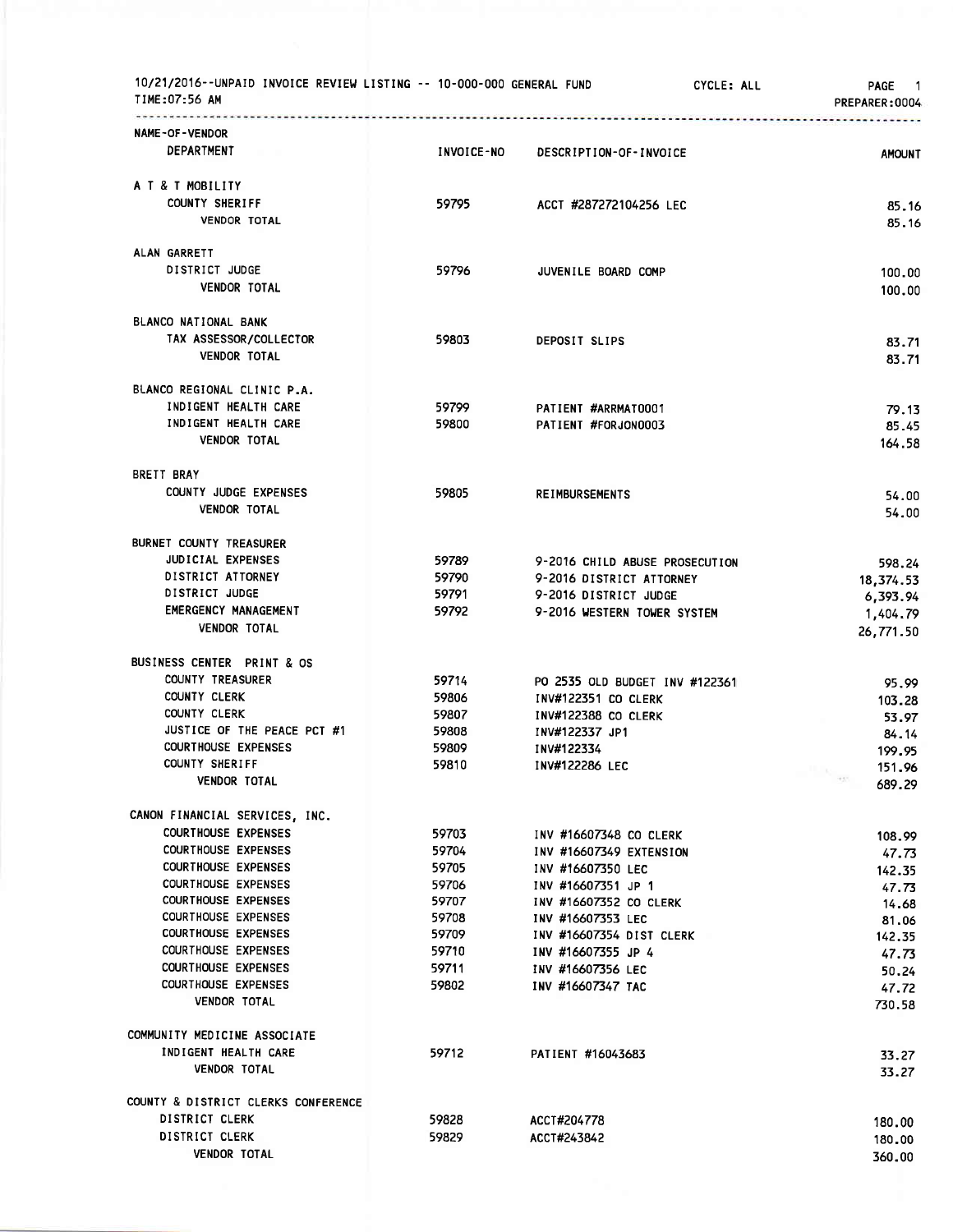| COX MEDIA GROUP<br>10/21/2016--UNPAID INVOICE REVIEW LISTING -- 10-000-000 GENERAL FUND<br>TIME:07:56 AM |                   | CYCLE: ALL                                  | PAGE 2<br>PREPARER: 0004 |
|----------------------------------------------------------------------------------------------------------|-------------------|---------------------------------------------|--------------------------|
| NAME-OF-VENDOR                                                                                           |                   |                                             |                          |
| DEPARTMENT                                                                                               | <b>INVOICE-NO</b> | DESCRIPTION-OF-INVOICE                      | <b>AMOUNT</b>            |
| <b>COURTHOUSE EXPENSES</b>                                                                               | 59713             | INV #2736708                                |                          |
| <b>VENDOR TOTAL</b>                                                                                      |                   |                                             | 22.00<br>22.00           |
| DIALTONESERVICEES L.P.                                                                                   |                   |                                             |                          |
| <b>EMERGENCY MANAGEMENT</b>                                                                              | 59715             | ACCT #10000001443 CONSTABLE 1               | 5.81                     |
| <b>EMERGENCY MANAGEMENT</b>                                                                              | 59716             | ACCT #10000001485 PCT 2                     | 5.81                     |
| <b>EMERGENCY MANAGEMENT</b>                                                                              | 59717             | ACCT #10000001486 CONSTABLE 1               | 5.81                     |
| EMERGENCY MANAGEMENT                                                                                     | 59718             | ACCT #10000001487 EMC                       | 5.81                     |
| <b>EMERGENCY MANAGEMENT</b>                                                                              | 59719             | ACCT #10000001488 CO JUDGE                  | 5.81                     |
| <b>EMERGENCY MANAGEMENT</b>                                                                              | 59720             | ACCT #10000001489 SHERIFF                   | 5.81                     |
| <b>VENDOR TOTAL</b>                                                                                      |                   |                                             | 34.86                    |
| <b>DUSTIN GREEN</b>                                                                                      |                   |                                             |                          |
| <b>COUNTY SHERIFF</b><br><b>VENDOR TOTAL</b>                                                             | 59811             | <b>REIMBURSEMENT</b>                        | 127.66                   |
|                                                                                                          |                   |                                             | 127.66                   |
| ELECTION SYSTEMS & SOFTWARE                                                                              |                   |                                             |                          |
| ELECTIONS ADMINISTRATOR                                                                                  | 59812             | INV#986354                                  | 4,796.86                 |
| ELECTIONS ADMINISTRATOR<br>ELECTIONS ADMINISTRATOR                                                       | 59813             | INV#986115                                  | 761.24                   |
| <b>VENDOR TOTAL</b>                                                                                      | 59814             | INV#986989                                  | 226,00                   |
|                                                                                                          |                   |                                             | 5,784.10                 |
| EVAN C. STUBBS                                                                                           |                   |                                             |                          |
| DISTRICT JUDGE                                                                                           | 59797             | JUVENILE BOARD COMP., 424TH                 | 100.00                   |
| <b>VENDOR TOTAL</b>                                                                                      |                   |                                             | 100.00                   |
| EXPRESS AUTOMOTIVE SERVICE                                                                               |                   |                                             |                          |
| <b>COUNTY SHERIFF</b>                                                                                    | 59815             | INV#3733216 LEC                             | 49.53                    |
| <b>VENDOR TOTAL</b>                                                                                      |                   |                                             | 49.53                    |
| FRONTIER COMMUNICATIONS                                                                                  |                   |                                             |                          |
| COUNTY JUDGE EXPENSES                                                                                    | 59722             | 830-8684266 CO JUDGE                        | 240.79                   |
| <b>JUDICIAL EXPENSES</b>                                                                                 | 59723             | 830-868-7986 JUDICIAL                       | 243.30                   |
| COUNTY INSPECTOR                                                                                         | 59724             | 830-868-2117 OSSF                           | 127.15                   |
| <b>COURTHOUSE EXPENSES</b><br>JUSTICE OF THE PEACE PCT #1                                                | 59725             | 830-868-2228 ELEV-FAX                       | 303.07                   |
| INDIGENT HEALTH CARE                                                                                     | 59726<br>59727    | 830-868-4888 JP 1<br>830-868-7208 INIDIGENT | 194.20                   |
| COUNTY TREASURER                                                                                         | 59728             | 830-868-4566 TREASURER                      | 68.87                    |
| TAX ASSESSOR/COLLECTOR                                                                                   | 59729             | 830-868-7178 TAX                            | 132.27<br>143.14         |
| DISTRICT CLERK                                                                                           | 59730             | 830-868-0973 DIST CLERK                     | 243.23                   |
| <b>COUNTY CLERK</b>                                                                                      | 59731             | 830-868-7357 CO CLERK                       | 193.45                   |
| COUNTY ATTORNEY                                                                                          | 59732             | 830-868-4447 CO ATTORNEY                    | 230.95                   |
| COUNTY SHERIFF                                                                                           | 59794             | 830-868-7104 LEC                            | 952.97                   |
| <b>VENDOR TOTAL</b>                                                                                      |                   |                                             | 3,073.39                 |
| GARY E. PRUST                                                                                            |                   |                                             |                          |
| JUDICIAL EXPENSES                                                                                        | 59721             | CASE #1362 & 03-16-00483                    | 600.00                   |
| <b>VENDOR TOTAL</b>                                                                                      |                   |                                             | 600.00                   |
| GRAVES HUMPHRIES, STAHL, LIMITED                                                                         |                   |                                             |                          |
| <b>COURTHOUSE EXPENSES</b>                                                                               | 59734             | REPORT #COL005 JP 4                         | 361.08                   |
| <b>VENDOR TOTAL</b>                                                                                      |                   |                                             | 361.08                   |
| <b>GVTC</b>                                                                                              |                   |                                             |                          |
| JUSTICE OF THE PEACE #4                                                                                  | 59735             | 830-833-4212 JP 4                           | 171.48                   |
| <b>VENDOR TOTAL</b>                                                                                      |                   |                                             | 171.48                   |
|                                                                                                          |                   |                                             |                          |
| H & H LAND SERVICE                                                                                       |                   |                                             |                          |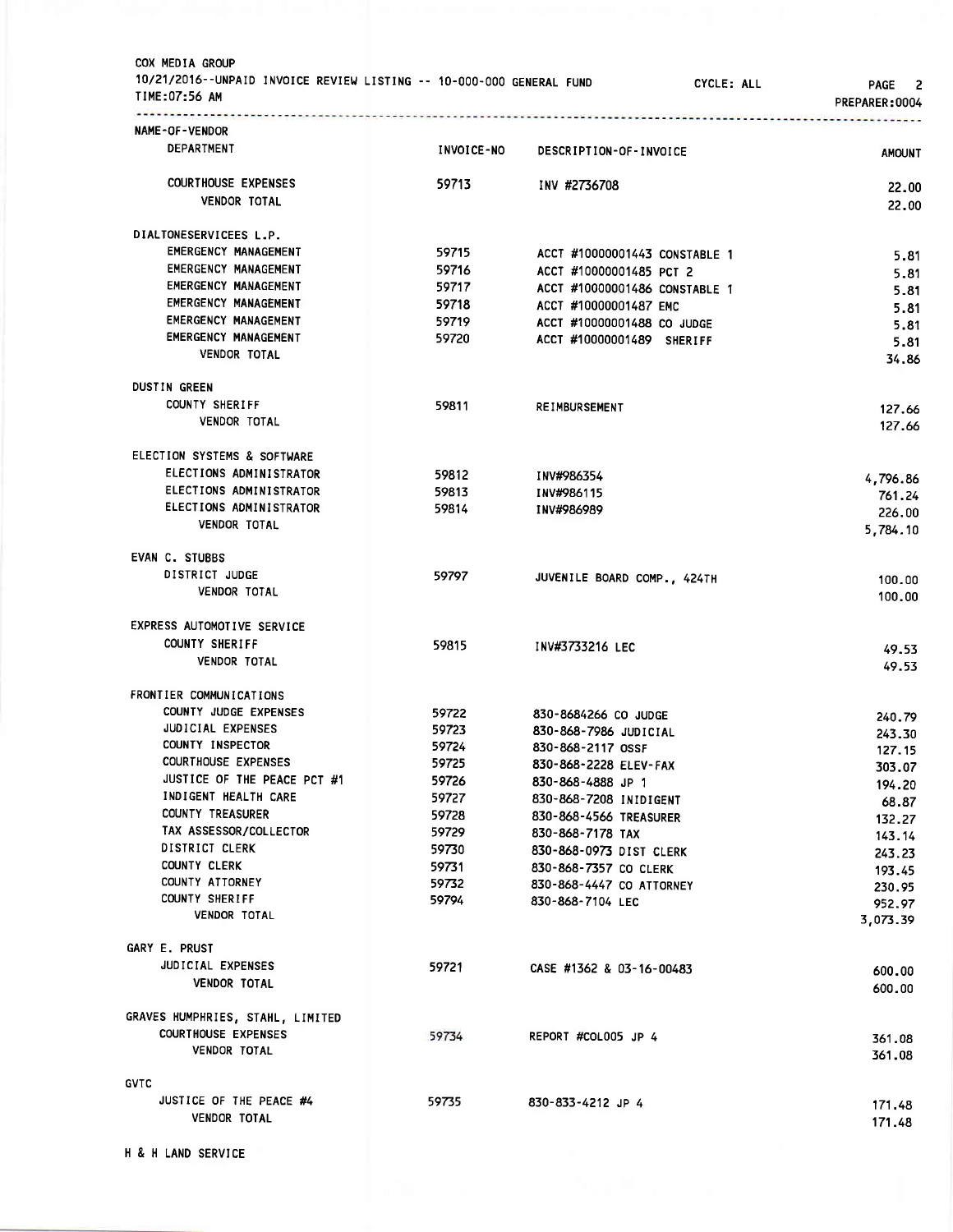| 10/21/2016--UNPAID INVOICE REVIEW LISTING -- 10-000-000 GENERAL FUND<br>TIME:07:56 AM |                   |                                          | CYCLE: ALL | PAGE 3<br>PREPARER: 0004 |
|---------------------------------------------------------------------------------------|-------------------|------------------------------------------|------------|--------------------------|
| <b>NAME-OF-VENDOR</b>                                                                 |                   |                                          |            |                          |
| <b>DEPARTMENT</b>                                                                     | <b>INVOICE-NO</b> | DESCRIPTION-OF-INVOICE                   |            | <b>AMOUNT</b>            |
| <b>COURTHOUSE EXPENSES</b>                                                            | 59798             | OCTOBER 2016                             |            | 1,146.00                 |
| <b>VENDOR TOTAL</b>                                                                   |                   |                                          |            | 1,146.00                 |
| HILL COUNTRY IT                                                                       |                   |                                          |            |                          |
| <b>COURTHOUSE EXPENSES</b><br><b>VENDOR TOTAL</b>                                     | 59738             | INV #0000072                             |            | 1,467.00<br>1,467.00     |
|                                                                                       |                   |                                          |            |                          |
| JOHNSON CITY PUBLICATIONS LP<br><b>COURTHOUSE EXPENSES</b>                            | 59817             | CLASSIFIED AD CO CLERK                   |            | 40.00                    |
| <b>VENDOR TOTAL</b>                                                                   |                   |                                          |            | 40.00                    |
| JUVENILE PROBATION DEPT                                                               |                   |                                          |            |                          |
| JUVENILE PROBATION                                                                    | 59793             | OCTOBER 2016                             |            | 4,272.15                 |
| <b>VENDOR TOTAL</b>                                                                   |                   |                                          |            | 4,272.15                 |
| <b>KELLY GROSSMAN</b>                                                                 |                   |                                          |            |                          |
| <b>JUDICIAL EXPENSES</b>                                                              | 59739             | CSR #6340 CO CLERK                       |            | 439.74                   |
| <b>VENDOR TOTAL</b>                                                                   |                   |                                          |            | 439.74                   |
| LAW ENFORCEMENT SYSTEMS INC                                                           |                   |                                          |            |                          |
| <b>COUNTY SHERIFF</b>                                                                 | 59819             | INV#195597 LEC                           |            | 184.00                   |
| <b>VENDOR TOTAL</b>                                                                   |                   |                                          |            | 184.00                   |
| LOWER COLORADO RIVER AUTHORITY                                                        |                   |                                          |            |                          |
| <b>COURTHOUSE EXPENSES</b><br><b>VENDOR TOTAL</b>                                     | 59740             | INV #TWER0005260                         |            | 846.87                   |
|                                                                                       |                   |                                          |            | 846.87                   |
| MICHAEL W. MANN MD, PA                                                                |                   |                                          |            |                          |
| INDIGENT HEALTH CARE                                                                  | 59741             | PATIENT #1000036938                      |            | 46.73                    |
| <b>VENDOR TOTAL</b>                                                                   |                   |                                          |            | 46.73                    |
| MOURSUND LAW OFFICE                                                                   |                   |                                          |            |                          |
| JUDICIAL EXPENSES<br><b>VENDOR TOTAL</b>                                              | 59742             | CV08113                                  |            | 794.50<br>794.50         |
|                                                                                       |                   |                                          |            |                          |
| NATALIE WALLACE BENNETT<br><b>JUDICIAL EXPENSES</b>                                   | 59743             | CASE #CV08050                            |            |                          |
| JUDICIAL EXPENSES                                                                     | 59744             | CASE #CV08050                            |            | 450.00<br>450.00         |
| <b>JUDICIAL EXPENSES</b>                                                              | 59745             | CASE #CC05379 MISD.                      |            | 125.00                   |
| <b>JUDICIAL EXPENSES</b>                                                              | 59746             | CASE #CV08050                            |            | 206.25                   |
| VENDOR TOTAL                                                                          |                   |                                          |            | 1,231.25                 |
| NORTHEAST TEXAS DATA CORP.                                                            |                   |                                          |            |                          |
| JUSTICE OF THE PEACE #4                                                               | 59747             | I TICKET JP 4                            |            | 44.00                    |
| <b>DISTRICT CLERK</b><br>JUSTICE OF THE PEACE #4                                      | 59749<br>59751    | INV #17391 DIST CLERK<br>INV #17391 JP 4 |            | 11,450.00                |
| <b>COUNTY SHERIFF</b>                                                                 | 59752             | INV #17391 LEC                           |            | 3,625.00<br>6,000.00     |
| <b>DISTRICT CLERK</b>                                                                 | 59753             | INV #17461 DIST CLERK                    |            | 1,000.00                 |
| JUSTICE OF THE PEACE #4                                                               | 59754             | INV #17461 JP 4                          |            | 1,000.00                 |
| COUNTY SHERIFF                                                                        | 59755             | INV #17461 LEC                           |            | 1,000.00                 |
| <b>COUNTY SHERIFF</b>                                                                 | 59756             | INV #17461 AUDITOR                       |            | 1,000.00                 |
| <b>VENDOR TOTAL</b>                                                                   |                   |                                          |            | 25, 119.00               |
| O'CONNOR'S                                                                            |                   |                                          |            |                          |
| COUNTY ATTORNEY                                                                       | 59820             | <b>BOOK</b>                              |            | 50.00                    |
| <b>VENDOR TOTAL</b>                                                                   |                   |                                          |            | 50.00                    |

oMNIBASE SERVICES 0F TEXAS, LP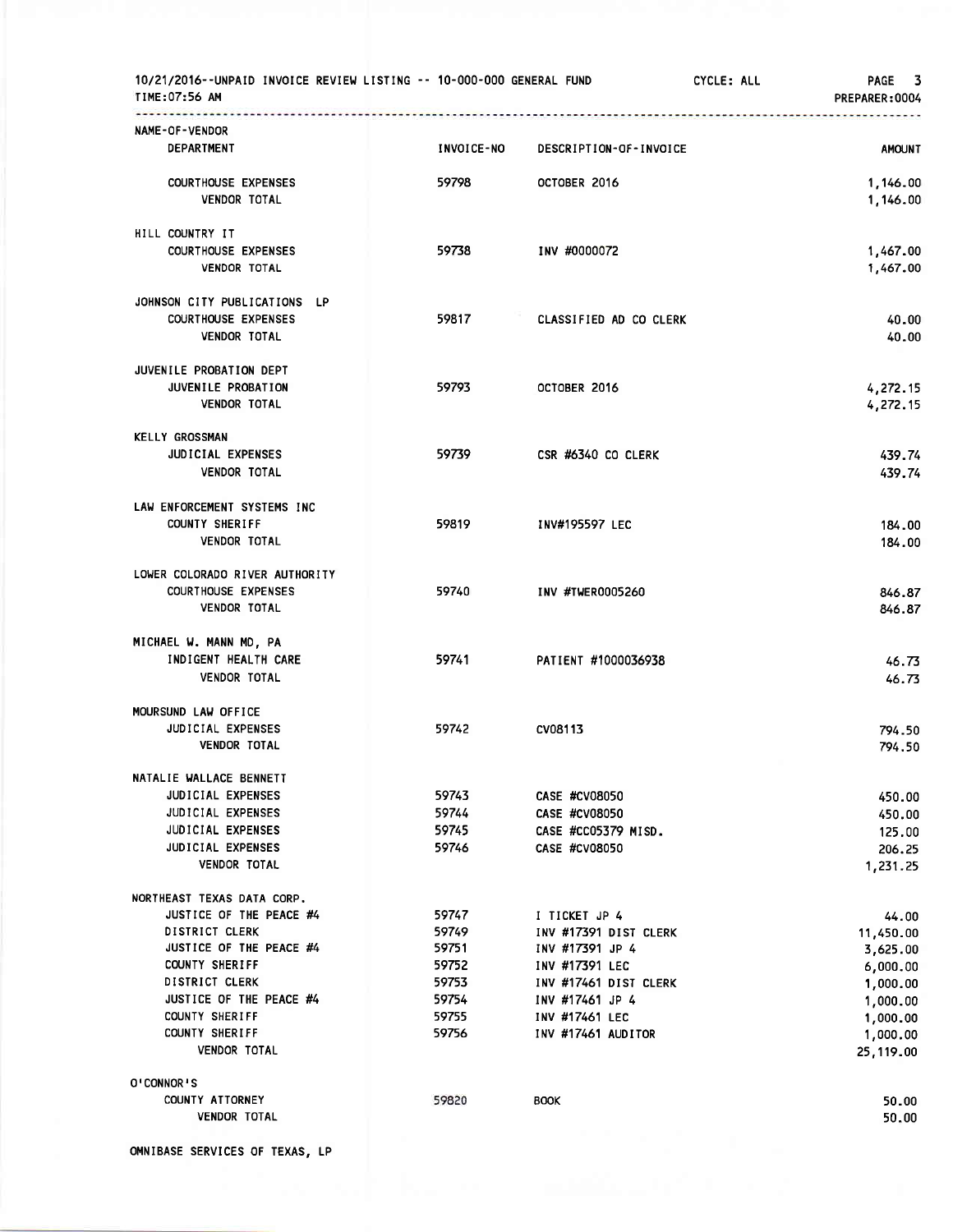| 10/21/2016--UNPAID INVOICE REVIEW LISTING -- 10-000-000 GENERAL FUND<br>TIME:07:56 AM |                   | CYCLE: ALL                                                  | PAGE 4<br>PREPARER: 0004 |
|---------------------------------------------------------------------------------------|-------------------|-------------------------------------------------------------|--------------------------|
| <b>NAME-OF-VENDOR</b>                                                                 |                   |                                                             |                          |
| DEPARTMENT                                                                            | <b>INVOICE-NO</b> | DESCRIPTION-OF-INVOICE                                      | <b>AMOUNT</b>            |
| <b>COURTHOUSE EXPENSES</b>                                                            | 59759             | REPORT #0BS16200127 JP 1                                    | 264.00                   |
| <b>COURTHOUSE EXPENSES</b>                                                            | 59760             | REPORT #0BS16200128 JP 4                                    | 72.00                    |
| <b>VENDOR TOTAL</b>                                                                   |                   |                                                             | 336.00                   |
|                                                                                       |                   |                                                             |                          |
| PAY AND SAVE INC.                                                                     |                   |                                                             |                          |
| COUNTY SHERIFF                                                                        | 59821             | ACCT#137002 LEC                                             | 1,910.38                 |
| <b>COUNTY SHERIFF</b><br><b>VENDOR TOTAL</b>                                          | 59822             | ACCT#137002 LEC                                             | 101.95                   |
|                                                                                       |                   |                                                             | 2,012.33                 |
| PEDERNALES ELECTRIC COOP                                                              |                   |                                                             |                          |
| <b>COURTHOUSE EXPENSES</b>                                                            | 59761             | INV # 955 COURTHOUSE                                        | 2,285.38                 |
| <b>COUNTY SHERIFF</b>                                                                 | 59762             | INV # 955 LEC                                               | 3,975.81                 |
| <b>VENDOR TOTAL</b>                                                                   |                   |                                                             | 6,261.19                 |
| PERFORMANCE FOOD SERVICE                                                              |                   |                                                             |                          |
| <b>COUNTY SHERIFF</b>                                                                 | 59823             | INV#8551751 LEC                                             |                          |
| <b>VENDOR TOTAL</b>                                                                   |                   |                                                             | 1,844.06<br>1,844.06     |
|                                                                                       |                   |                                                             |                          |
| QUEST DIAGNOSTIC                                                                      |                   |                                                             |                          |
| INDIGENT HEALTH CARE                                                                  | 59763             | PATIENT #4447727030R                                        | 15.51                    |
| <b>VENDOR TOTAL</b>                                                                   |                   |                                                             | 15.51                    |
| REGIONAL PUBLIC DEFENDER FOR CAPITA                                                   |                   |                                                             |                          |
| JUDICIAL EXPENSES                                                                     | 59764             | <b>INV 2017</b>                                             |                          |
| VENDOR TOTAL                                                                          |                   |                                                             | 4,194.43<br>4,194.43     |
|                                                                                       |                   |                                                             |                          |
| ROBERT J. FALKENBERG<br>JUDICIAL EXPENSES                                             |                   |                                                             |                          |
| <b>VENDOR TOTAL</b>                                                                   | 59765             | CASE #CV07968                                               | 988.21                   |
|                                                                                       |                   |                                                             | 988.21                   |
| SOUTHERN HEALTH PARTNERS                                                              |                   |                                                             |                          |
| <b>COUNTY SHERIFF</b>                                                                 | 59825             | <b>INV#BASE27880</b>                                        | 4,000.00                 |
| <b>COUNTY SHERIFF</b>                                                                 | 59826             | INV#ADP12506 ADDITIONAL POPULATION                          | 562.50                   |
| <b>VENDOR TOTAL</b>                                                                   |                   |                                                             | 4,562.50                 |
| STATE COMPRTOLLER                                                                     |                   |                                                             |                          |
| GENERAL FUND REVENUES                                                                 | 59766             | 74-6001460 CRIMINAL FEES                                    |                          |
| GENERAL FUND REVENUES                                                                 | 59767             | 74-6001460 CIVIL FEES                                       | 31, 179. 13              |
| GENERAL FUND REVENUES                                                                 | 59768             | 74-6001460 SEXUAL ASSAULT                                   | 6,236.90<br>15.00        |
| GENERAL FUND REVENUES                                                                 | 59769             | 74-6001460 ELECTRONIC FILING                                |                          |
| GENERAL FUND REVENUES                                                                 | 59770             | 74-6001460 SPECIALTY COURT                                  | 2,050.09                 |
| GENERAL FUND REVENUES                                                                 | 59771             | 74-6001460 CHILD SAFETY                                     | 253.38<br>62.50          |
| <b>VENDOR TOTAL</b>                                                                   |                   |                                                             | 39,797.00                |
|                                                                                       |                   |                                                             |                          |
| <b>STRICKLAND DRUGS</b><br>INDIGENT HEALTH CARE                                       |                   |                                                             |                          |
| <b>VENDOR TOTAL</b>                                                                   | 59772             | ACCT 113 INDIGENT                                           | 1,092.80                 |
|                                                                                       |                   |                                                             | 1,092.80                 |
| TEXAS ASSOCIATION OF COUNTIES                                                         |                   |                                                             |                          |
| <b>COURTHOUSE EXPENSES</b>                                                            | 59773             | DEDUCTIBLE FOR CLAIM #PO20169075-1                          | 569.00                   |
| <b>VENDOR TOTAL</b>                                                                   |                   |                                                             | 569.00                   |
| TEXAS JUSTICE COURT TRAINING CENTER                                                   |                   |                                                             |                          |
| JUSTICE OF THE PEACE PCT #1                                                           | 59830             |                                                             |                          |
| JUSTICE OF THE PEACE PCT #1                                                           | 59831             | PERSONNEL SEMINAR -KAREN NEWMAN<br>SEMINAR - RANDY BRODBOCK | 150.00                   |
| <b>VENDOR TOTAL</b>                                                                   |                   |                                                             | 150.00                   |
|                                                                                       |                   |                                                             | 300.00                   |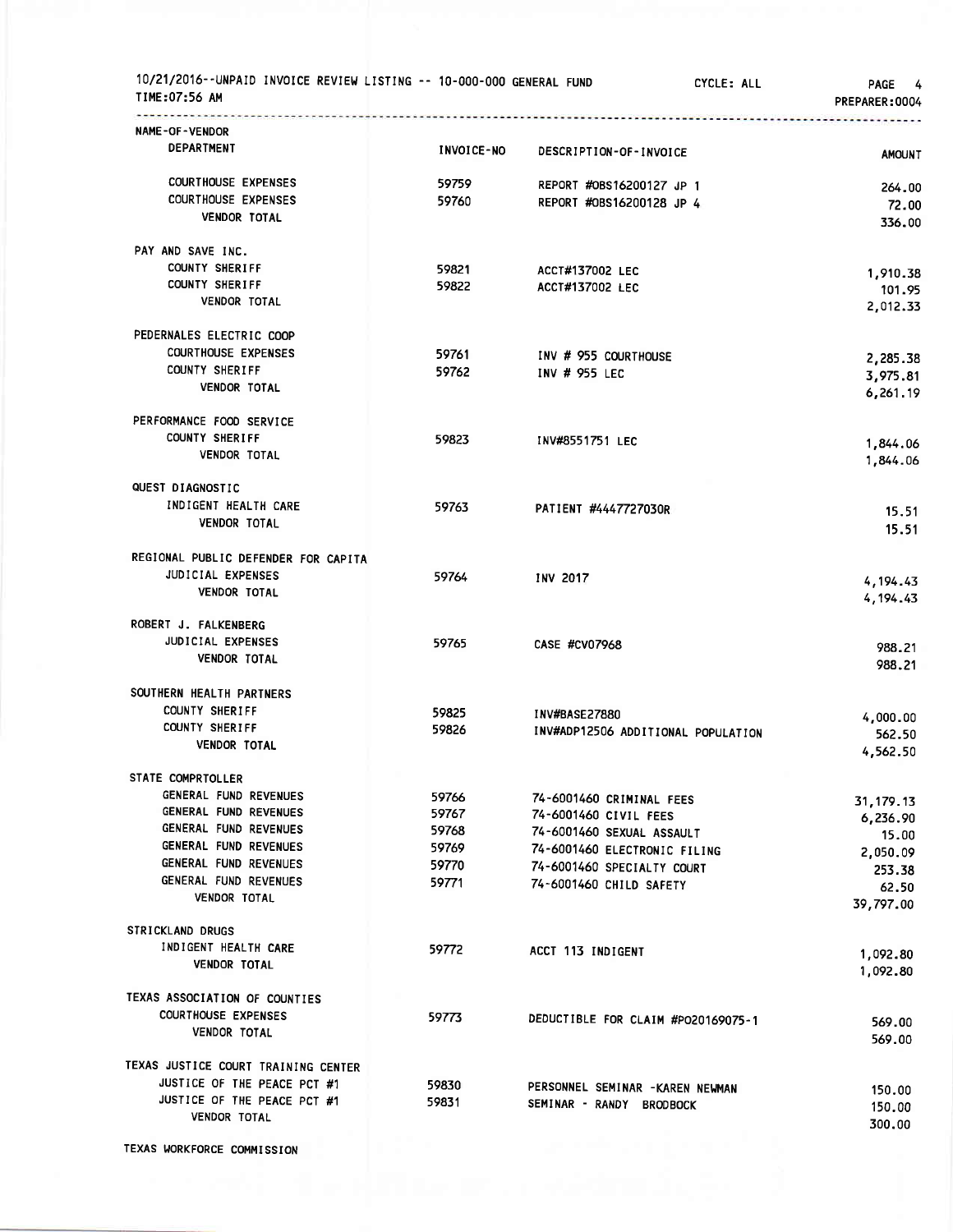| 10/21/2016--UNPAID INVOICE REVIEW LISTING -- 10-000-000 GENERAL FUND<br>TIME:07:56 AM |            |                                     | CYCLE: ALL | - 5<br><b>PAGE</b><br>PREPARER:0004 |
|---------------------------------------------------------------------------------------|------------|-------------------------------------|------------|-------------------------------------|
| NAME-OF-VENDOR                                                                        |            |                                     |            |                                     |
| DEPARTMENT                                                                            | INVOICE-NO | DESCRIPTION-OF-INVOICE              |            | <b>AMOUNT</b>                       |
| GENERAL FUND LIABILITIES                                                              | 59784      | TEXAS WORKFORCE COMMISSION          |            | 964.97                              |
| <b>VENDOR TOTAL</b>                                                                   |            |                                     |            | 964.97                              |
| THIRD ADMINISTRATIVE JUD REG                                                          |            |                                     |            |                                     |
| JUDICIAL EXPENSES                                                                     | 59774      | ASSESSMENT FOR FY 2016-2017         |            | 670.03                              |
| <b>VENDOR TOTAL</b>                                                                   |            |                                     |            | 670.03                              |
| THOMPSON PRINT SOLUTIONS                                                              |            |                                     |            |                                     |
| <b>COUNTY TREASURER</b>                                                               | 59776      | CUST 03573 TREAS. PO 2376 OLD BUDGE |            | 286.13                              |
| <b>VENDOR TOTAL</b>                                                                   |            |                                     |            | 286.13                              |
| THYSSENKRUPP ELEVATOR CORPORATION                                                     |            |                                     |            |                                     |
| <b>COURTHOUSE EXPENSES</b>                                                            | 59777      | INV #3002781421                     |            | 250.74                              |
| <b>VENDOR TOTAL</b>                                                                   |            |                                     |            | 250.74                              |
| TIME WARNER CABLE                                                                     |            |                                     |            |                                     |
| COUNTY SHERIFF                                                                        | 59778      | ACCT #8260161060144399 LEC          |            | 570.00                              |
| <b>VENDOR TOTAL</b>                                                                   |            |                                     |            | 570.00                              |
| <b>TXFX MED LLC</b>                                                                   |            |                                     |            |                                     |
| COUNTY SHERIFF                                                                        | 59779      | <b>LEC</b>                          |            | 259.92                              |
| INDIGENT HEALTH CARE                                                                  | 59780      | INDIGENT                            |            | 34.44                               |
| VENDOR TOTAL                                                                          |            |                                     |            | 294.36                              |
| VANA AND VANA LAW FIRM                                                                |            |                                     |            |                                     |
| JUDICIAL EXPENSES                                                                     | 59781      | CV07935                             |            | 127.50                              |
| JUDICIAL EXPENSES                                                                     | 59782      | CV07940                             |            | 45.00                               |
| VENDOR TOTAL                                                                          |            |                                     |            | 172.50                              |
| WELLS FARGO BANK, N.A.                                                                |            |                                     |            |                                     |
| CERTIFICATES OF OBLIGATION                                                            | 59783      | ACCT #48221400                      |            | 550.00                              |
| <b>VENDOR TOTAL</b>                                                                   |            |                                     |            | 550.00                              |
| WEST TEXAS FIRE & INDUSTRIAL SUPPLY                                                   |            |                                     |            |                                     |
| COUNTY SHERIFF                                                                        | 59832      | INV#0146451 LEC                     |            | 666.76                              |
| <b>VENDOR TOTAL</b>                                                                   |            |                                     |            | 666.76                              |
| ZACHARY HUDLER                                                                        |            |                                     |            |                                     |
| JUDICIAL EXPENSES                                                                     | 59785      | CV08098                             |            | 187.50                              |
| JUDICIAL EXPENSES                                                                     | 59786      | CV07981                             |            | 540.00                              |
| JUDICIAL EXPENSES                                                                     | 59787      | CV07903                             |            | 435.00                              |
| JUDICIAL EXPENSES<br><b>VENDOR TOTAL</b>                                              | 59788      | CR01305                             |            | 375.00                              |
|                                                                                       |            |                                     |            | 1,537.50                            |
| FUND TOTAL                                                                            |            |                                     |            | 142,969.45                          |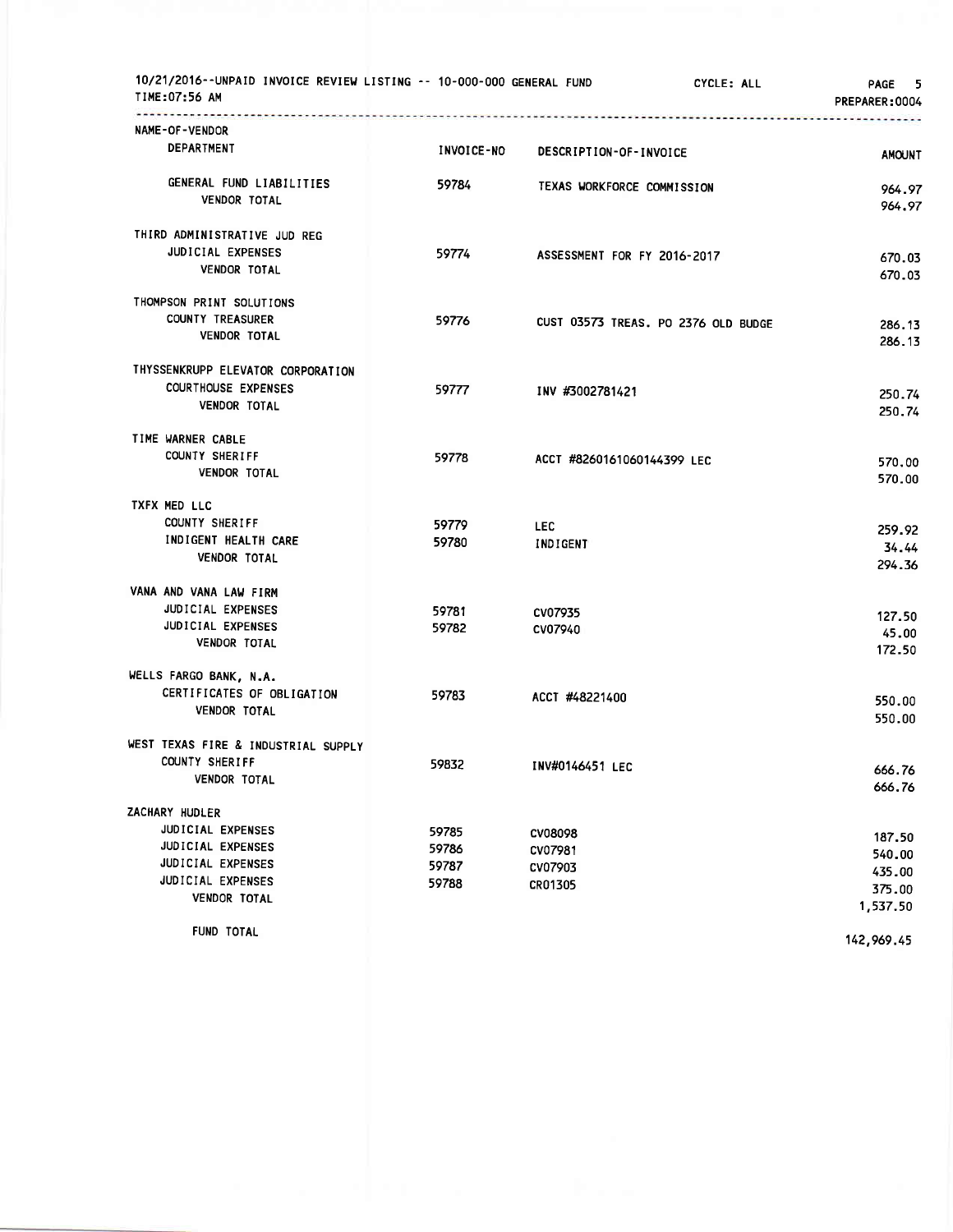| 10/21/2016--UNPAID INVOICE REVIEW LISTING -- ROAD & BRIDGE FUND<br>TIME:07:56 AM |                   |                            | CYCLE: ALL<br>PAGE 6<br>PREPARER: 0004 |
|----------------------------------------------------------------------------------|-------------------|----------------------------|----------------------------------------|
| NAME-OF-VENDOR                                                                   |                   |                            |                                        |
| <b>DEPARTMENT</b>                                                                | <b>INVOICE-NO</b> | DESCRIPTION-OF-INVOICE     | <b>AMOUNT</b>                          |
| BLANCO COUNTY TAX ASSESSOR-COLLECT                                               |                   |                            |                                        |
| <b>R&amp;B PCT #2</b>                                                            | 59804             | LICENSE TAG #1199662 PCT 2 | 7.50                                   |
| <b>R&amp;B PCT #3</b>                                                            | 59833             | LICENSE TAG#1158318 PCT 3  | 22.00                                  |
| <b>VENDOR TOTAL</b>                                                              |                   |                            | 29.50                                  |
| FRONTIER COMMUNICATIONS                                                          |                   |                            |                                        |
| <b>R&amp;B PCT #2</b>                                                            | 59733             | 830-868-4471 PCT 2         | 96.86                                  |
| <b>R&amp;B PCT #3</b>                                                            | 59801             | 830-825-3270 PCT 3         | 76.41                                  |
| <b>VENDOR TOTAL</b>                                                              |                   |                            | 173.27                                 |
| GARY HOBBS TIRE SERVICE                                                          |                   |                            |                                        |
| <b>R&amp;B PCT #3</b>                                                            | 59834             | INV#9084 PCT 3             | 40.00                                  |
| <b>VENDOR TOTAL</b>                                                              |                   |                            | 40.00                                  |
| HILL COUNTRY HOME AND AUTO                                                       |                   |                            |                                        |
| <b>R&amp;B PCT #1</b>                                                            | 59816             | INV#12321-82270 PCT 1      | 24.93                                  |
| <b>VENDOR TOTAL</b>                                                              |                   |                            | 24.93                                  |
| <b>KIRK FELPS</b>                                                                |                   |                            |                                        |
| <b>R&amp;B PCT #1</b>                                                            | 59818             | INV#51504 PCT 1            | 6.52                                   |
| <b>VENDOR TOTAL</b>                                                              |                   |                            | 6.52                                   |
| PETERSON TIRE                                                                    |                   |                            |                                        |
| <b>R&amp;B PCT #1</b>                                                            | 59824             | INV#23881 PCT 1            | 15.00                                  |
| <b>VENDOR TOTAL</b>                                                              |                   |                            | 15.00                                  |
| THIRD COAST NAPA                                                                 |                   |                            |                                        |
| <b>R&amp;B PCT #1</b>                                                            | 59827             | INV#696288 PCT 1           | 128.42                                 |
| <b>R&amp;B PCT #3</b>                                                            | 59835             | INV#923599 PCT 3           | 257.97                                 |
| <b>R&amp;B PCT #3</b>                                                            | 59836             | INV#924275 PCT 3           | 15.96                                  |
| <b>VENDOR TOTAL</b>                                                              |                   |                            | 402.35                                 |
| <b>FUND TOTAL</b>                                                                |                   |                            | 691.57                                 |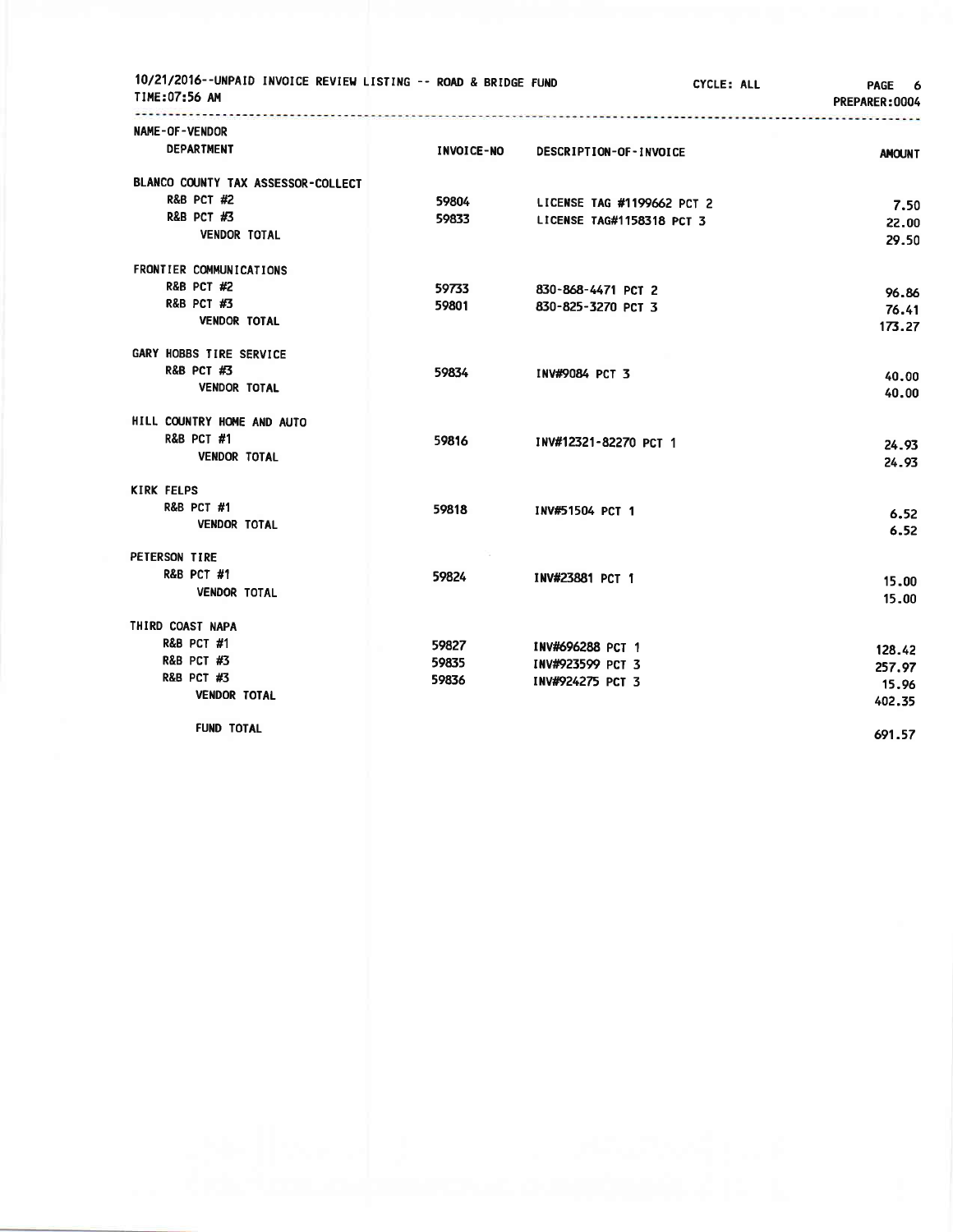| 10/21/2016--UNPAID INVOICE REVIEW LISTING -- RECORDS MANAGEMENT CLERK<br>TIME: 07:56 AM |            |                        | CYCLE: ALL | $\overline{7}$<br><b>PAGE</b><br>PREPARER: 0004 |
|-----------------------------------------------------------------------------------------|------------|------------------------|------------|-------------------------------------------------|
| NAME-OF-VENDOR<br><b>DEPARTMENT</b>                                                     | INVOICE-NO | DESCRIPTION-OF-INVOICE |            | <b>AMOUNT</b>                                   |
| HILL COUNTRY IT                                                                         |            |                        |            |                                                 |
| RECORDS MANAGEMENT CLERK EXPENSES                                                       | 59736      | INV #0000072           |            | 150.00                                          |
| <b>VENDOR TOTAL</b>                                                                     |            |                        |            | 150.00                                          |
| NORTHEAST TEXAS DATA CORP.                                                              |            |                        |            |                                                 |
| RECORDS MANAGEMENT CLERK EXPENSES                                                       | 59748      | INV #17391 CO CLERK    |            | 10,900.00                                       |
| RECORDS MANAGEMENT CLERK EXPENSES                                                       | 59757      | INV #17461 CO CLERK    |            | 1,000.00                                        |
| <b>VENDOR TOTAL</b>                                                                     |            |                        |            | 11,900.00                                       |
| <b>FUND TOTAL</b>                                                                       |            |                        |            | 12,050.00                                       |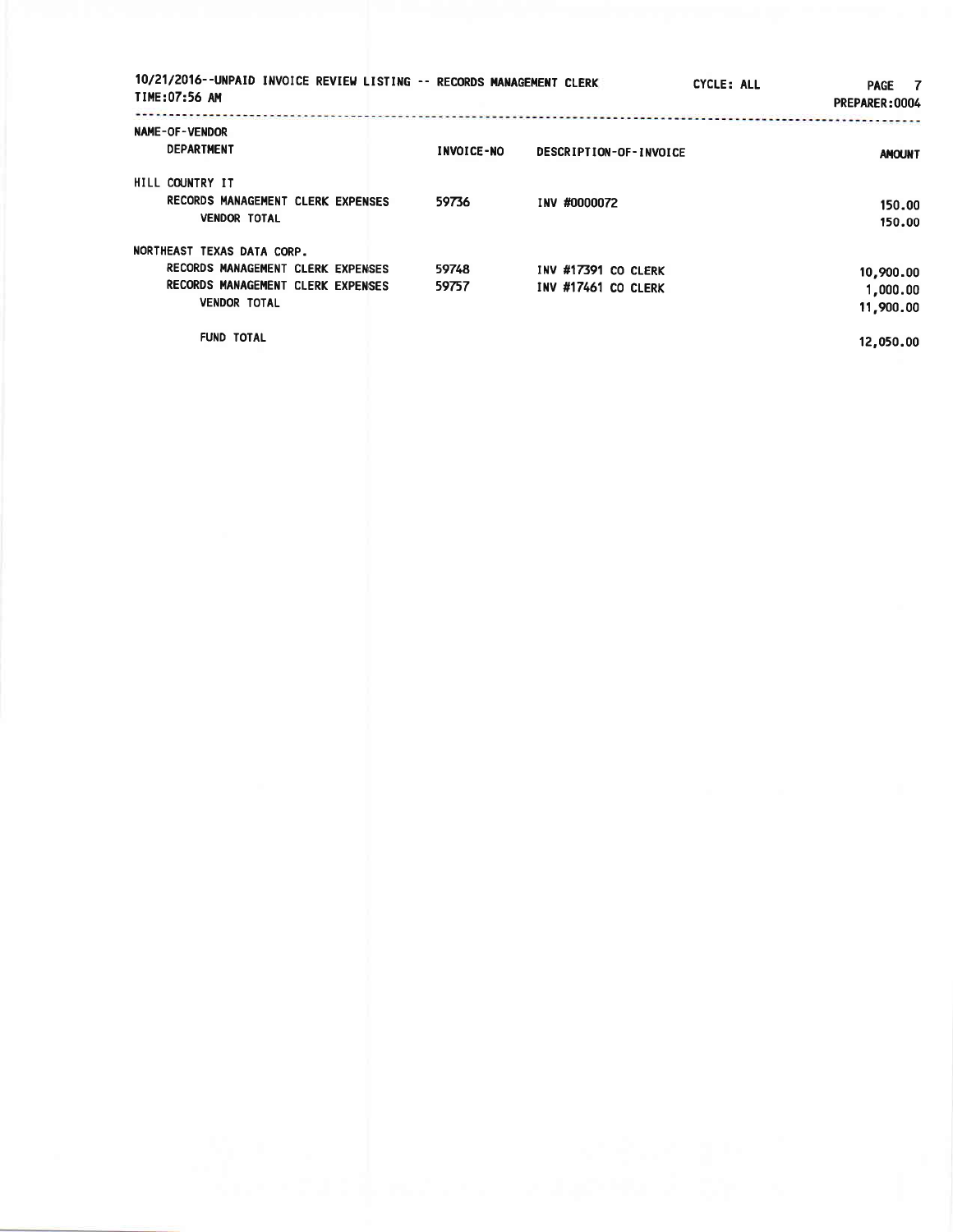| 10/21/2016--UNPAID INVOICE REVIEW LISTING -- JP 1 TECHNOLOGY FUND<br>TIME:07:56 AM                                                  |                   | CYCLE: ALL                         | <b>PAGE</b><br>- 8<br>PREPARER: 0004         |
|-------------------------------------------------------------------------------------------------------------------------------------|-------------------|------------------------------------|----------------------------------------------|
| <b>NAME-OF-VENDOR</b><br><b>DEPARTMENT</b>                                                                                          | <b>INVOICE-NO</b> | DESCRIPTION-OF-INVOICE             | <b>AMOUNT</b>                                |
| NORTHEAST TEXAS DATA CORP.<br>JP<br>TECHNOLOGY EXPENCES<br>JP.<br>1 TECHNOLOGY EXPENCES<br><b>VENDOR TOTAL</b><br><b>FUND TOTAL</b> | 59750<br>59758    | INV #17391 JP 1<br>INV #17461 JP 1 | 3,625.00<br>1,000.00<br>4,625,00<br>4,625.00 |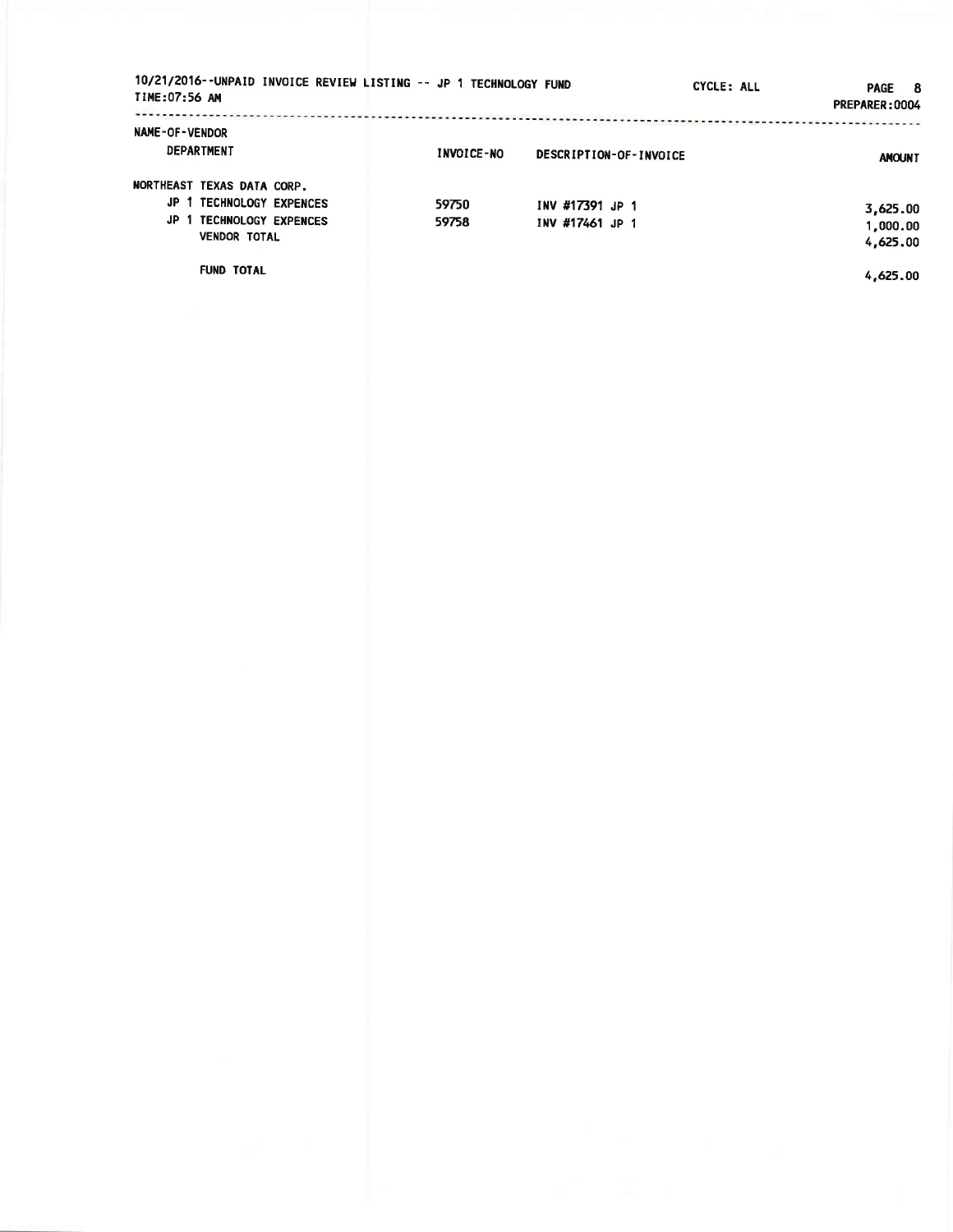| 10/21/2016--UNPAID INVOICE REVIEW LISTING -- THIRD COURT OF APPEALS<br>TIME:07:56 AM |                   |                                 | CYCLE: ALL<br><b>PAGE</b><br>- 9<br>PREPARER: 0004 |
|--------------------------------------------------------------------------------------|-------------------|---------------------------------|----------------------------------------------------|
| NAME-OF-VENDOR<br><b>DEPARTMENT</b><br>THIRD COURT OF APPEALS                        | <b>INVOICE-NO</b> | DESCRIPTION-OF-INVOICE          | <b>AMOUNT</b>                                      |
| THIRD COURT OF APPEALS EXPENSES<br><b>VENDOR TOTAL</b>                               | 59775             | THIRD COURT OF APPEALS EXPENSES | 950.00<br>950.00                                   |
| <b>FUND TOTAL</b>                                                                    |                   |                                 | 950.00                                             |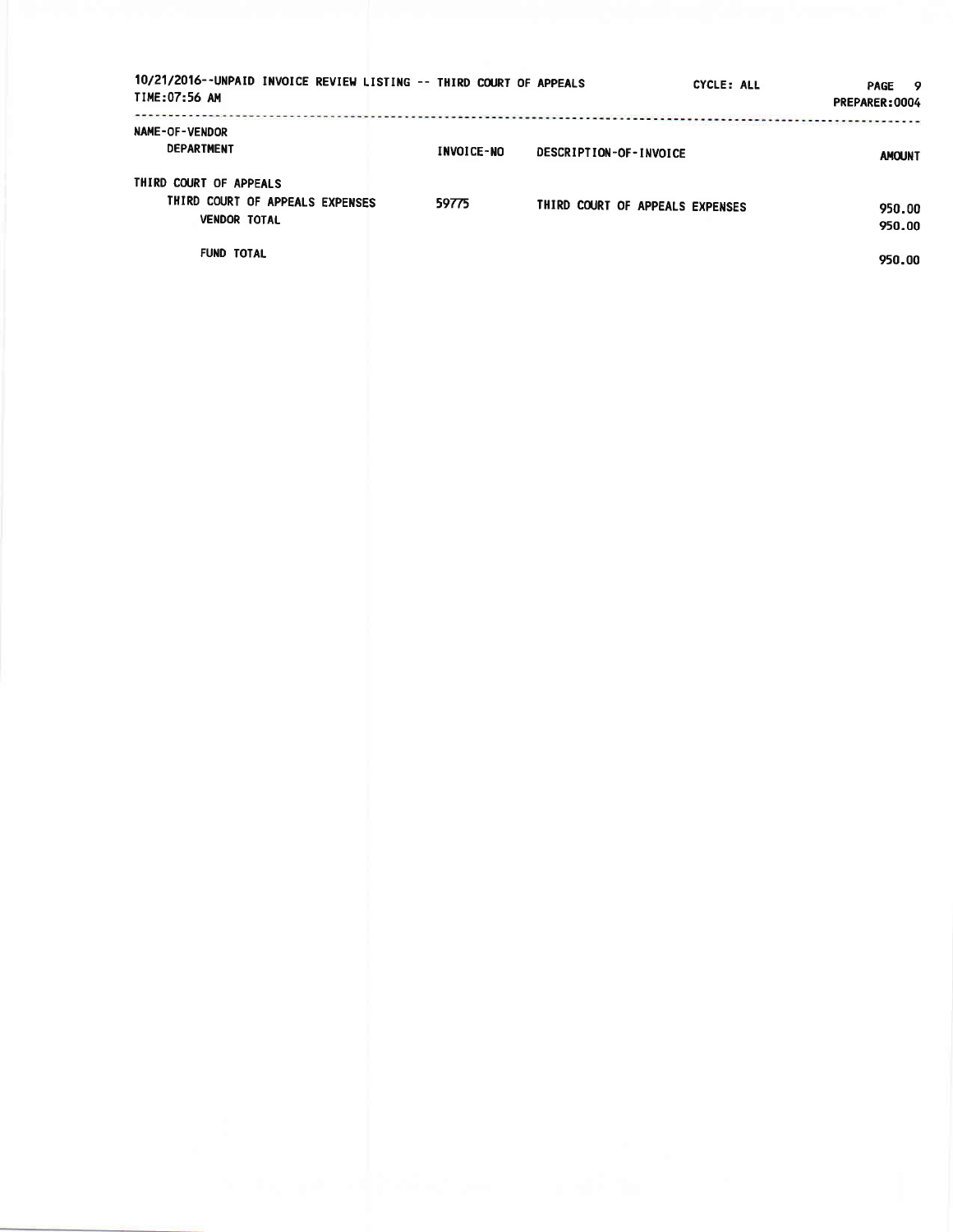| 10/21/2016--UNPAID INVOICE REVIEW LISTING -- DISTRICT COURT RECORD PRESERVATION<br>TIME:07:56 AM |                   |                        | CYCLE: ALL<br>10<br><b>PAGE</b><br>PREPARER: 0004 |
|--------------------------------------------------------------------------------------------------|-------------------|------------------------|---------------------------------------------------|
| <b>NAME-OF-VENDOR</b><br><b>DEPARTMENT</b>                                                       | <b>INVOICE-NO</b> | DESCRIPTION-OF-INVOICE | <b>AMOUNT</b>                                     |
| HILL COUNTRY IT<br><b>EXPENSES</b><br><b>VENDOR TOTAL</b>                                        | 59737             | INV #0000072           | 150.00<br>150.00                                  |
| <b>FUND TOTAL</b>                                                                                |                   |                        | 150.00                                            |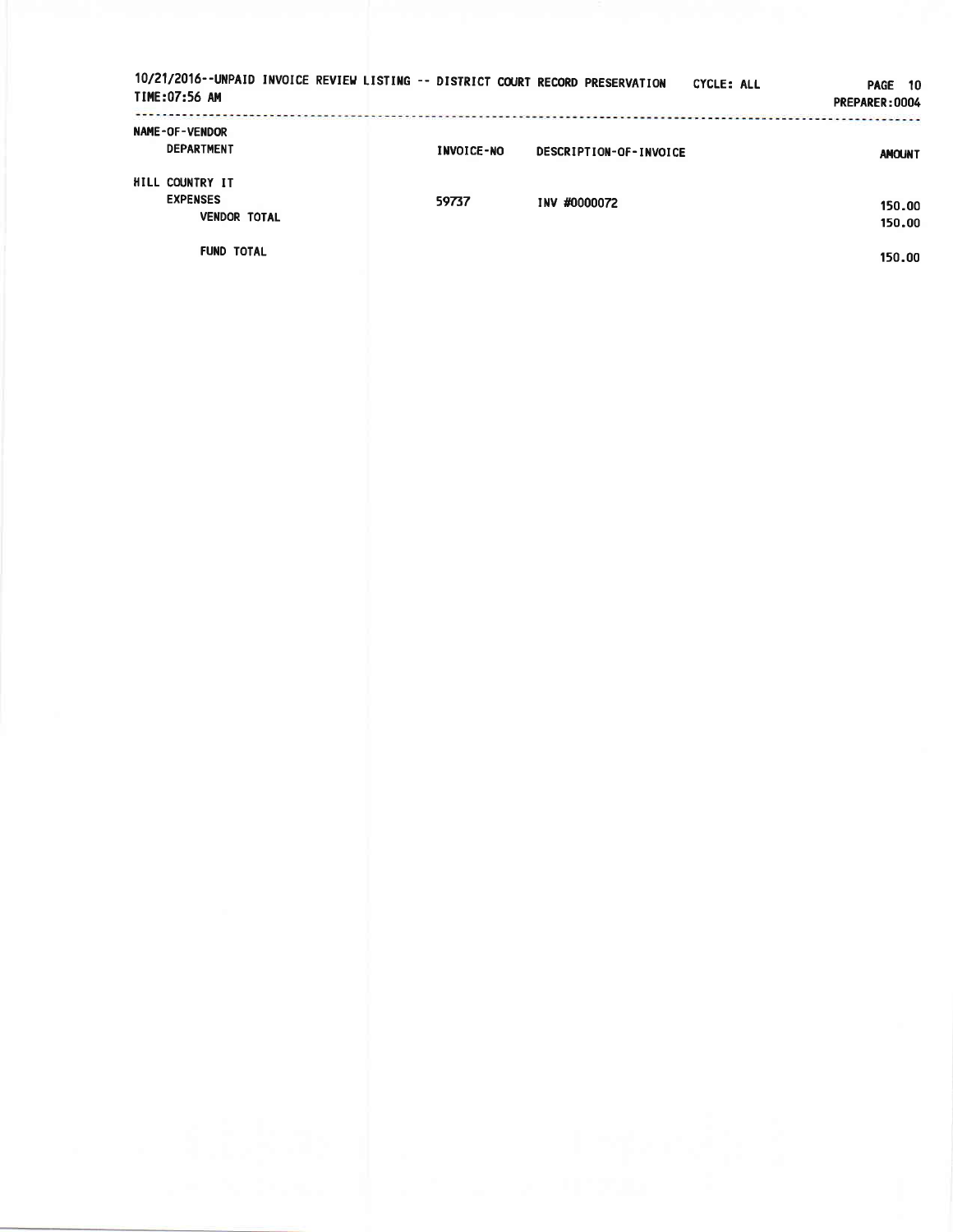| 10/21/2016--UNPAID INVOICE REVIEW LISTING -- GRAND TOTAL PAGE<br>TIME:07:56 AM |  |            |                        | CYCLE: ALL | PAGE 11<br>PREPARER: 0004 |
|--------------------------------------------------------------------------------|--|------------|------------------------|------------|---------------------------|
| <b>NAME-OF-VENDOR</b><br><b>DEPARTMENT</b>                                     |  | INVOICE-NO | DESCRIPTION-OF-INVOICE |            | <b>AMOUNT</b>             |
|                                                                                |  |            |                        |            | 111 171 00                |

**GRAND TOTAL** 

161,436.02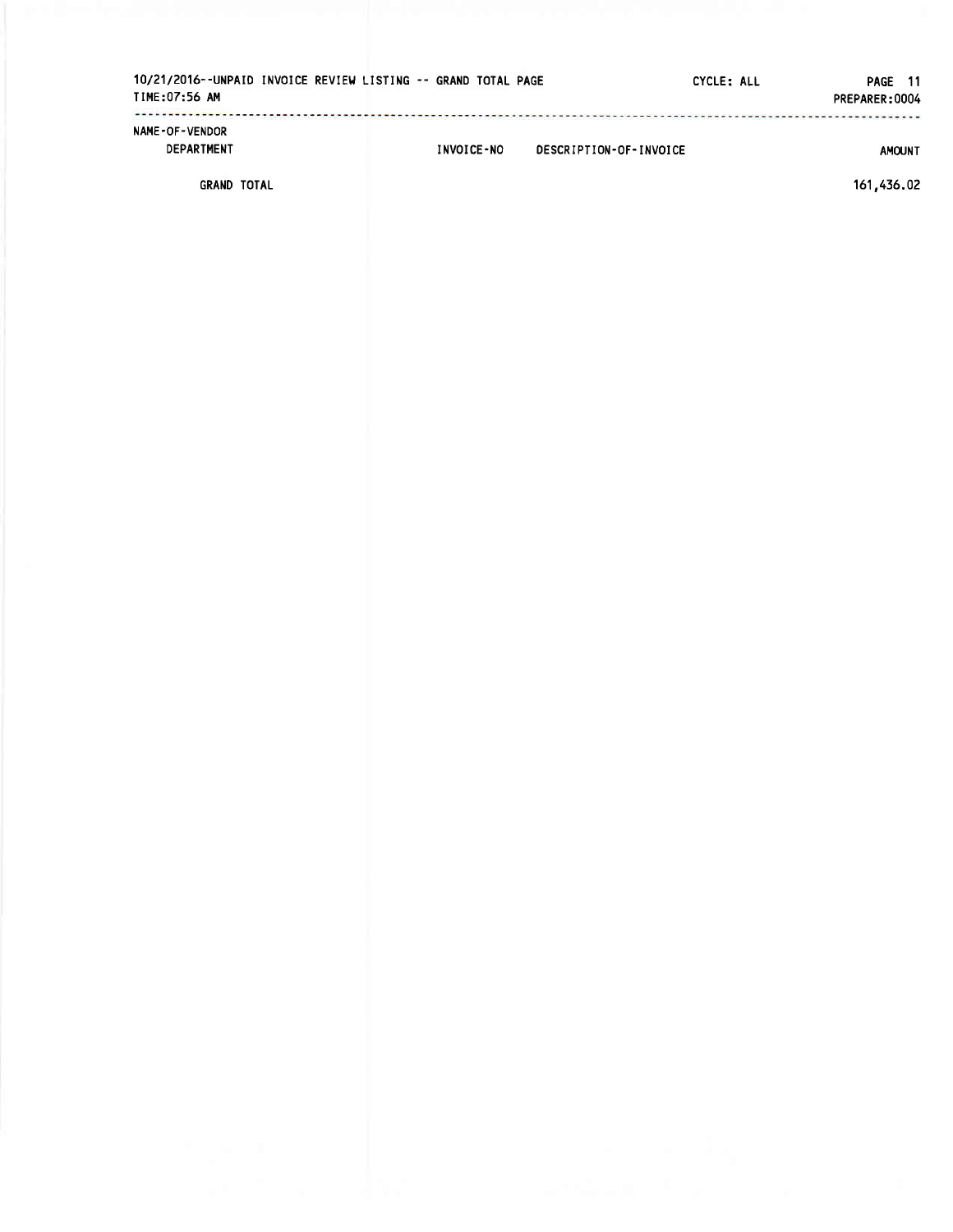| 10/25/16              |                                           |                |                                   | <b>Blanco County Treasurer</b>     |
|-----------------------|-------------------------------------------|----------------|-----------------------------------|------------------------------------|
|                       |                                           | \$4,232,172.87 | ****                              | *<br>Total Cash on Hand @ 09/30/16 |
| $\bullet$<br>1,088.76 | <b>YTD Interest Earned on Investments</b> |                | \$3,212,237.99                    | <b>Total Investments</b>           |
|                       | Investments                               |                | \$3,212,237.99                    | <b>TexPool Multifund</b>           |
|                       | <b>CWI</b><br>Road Project                |                | 00.0\$                            | TexPool Series 2012 CO's           |
|                       |                                           |                |                                   | Investment Account Names           |
|                       |                                           |                | \$1,019,934.88                    | <b>Total Checking</b>              |
| School Land           | School Land                               | #539           | \$92,967.71                       | *** School Land                    |
| Debt Service          | Debt Service                              | \$2.0#         | \$196,786.33                      | Interest & Sinking                 |
| Clearing              | Clearing                                  | #504           | \$52,692.34                       | *** Payroll Clearing               |
| General/Multi         | General Fund                              | 944#           | \$677,488.50                      | Multi-Fund                         |
| GL Acct Name          | <b>Fund</b>                               |                | Balance @ 9/30                    | <b>Checking Account Name</b>       |
| Sep-16                |                                           |                | <b>Cash and Investment Report</b> | <b>Blanco County</b>               |
|                       |                                           |                |                                   |                                    |

10/19/2016